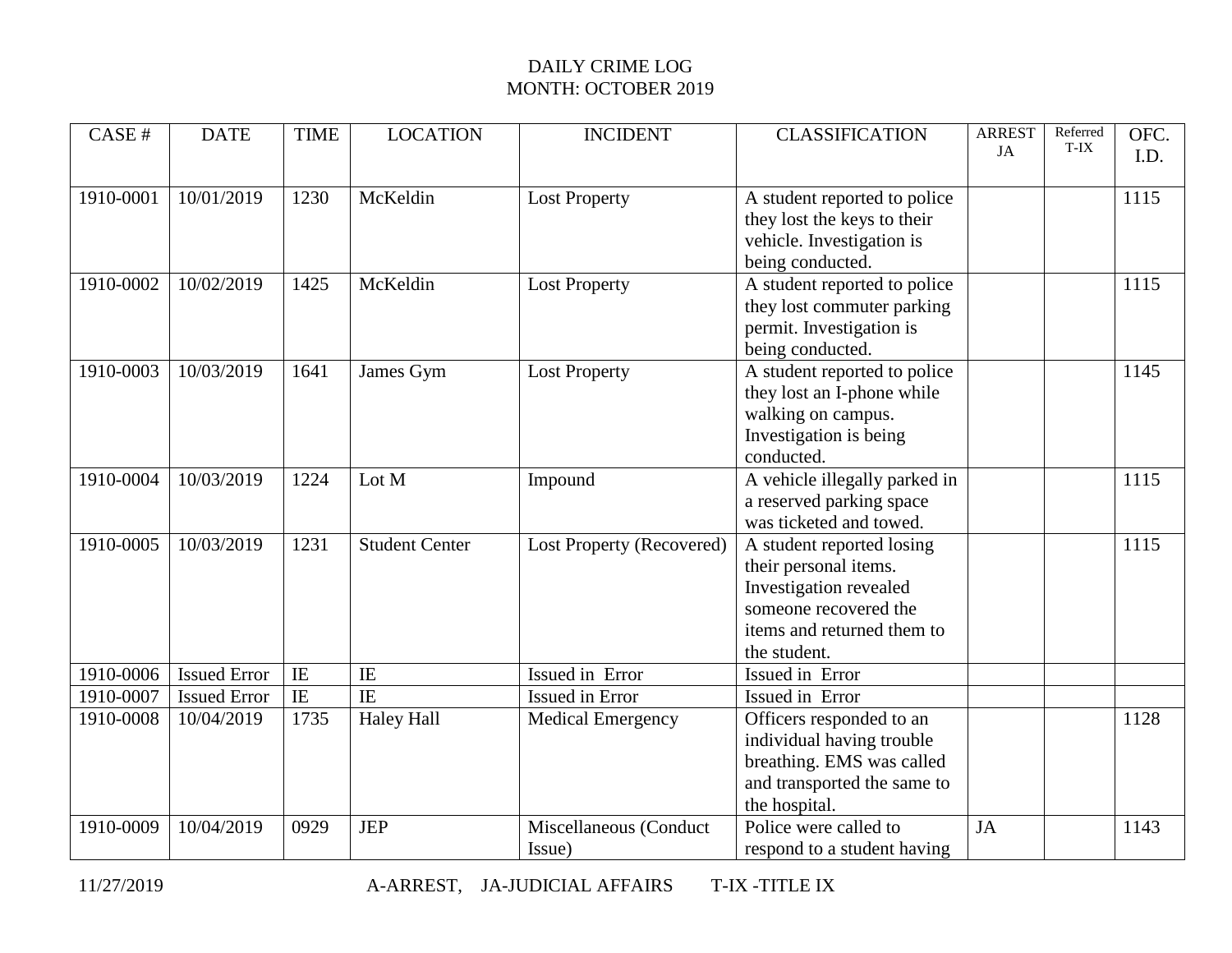|           |            |      |                          |                       |              | conduct issues with another<br>student. Referred to the<br>Office of Student Conduct.                                                                                   |    |      |      |
|-----------|------------|------|--------------------------|-----------------------|--------------|-------------------------------------------------------------------------------------------------------------------------------------------------------------------------|----|------|------|
| 1910-0010 | 10/04/2019 | 1250 | CMRC                     | <b>CDS</b>            |              | Officers responded to RA<br>staff that observed<br>suspected CDS while doing<br>room sweeps. Referred to<br>the Office of Student<br>Conduct.                           | JA |      | 1115 |
| 1910-0011 | 10/04/2019 | 1547 | <b>CMRC</b>              | <b>CDS</b>            |              | Officers responded to RA<br>staff that observed<br>suspected CDS while doing<br>health and safety<br>inspections. Referred to the<br>Office of Student Conduct.         |    |      | 1142 |
| 1910-0012 | 10/4/2019  | 1400 | <b>CMRC</b>              | <b>Sexual Assault</b> | $\mathbf{1}$ | Complainant reported a<br>Sexual Assault occurred and<br>they did not wish to pursue<br>criminal charges. Referred<br>to Title IX                                       |    | T-IX |      |
| 1910-0013 | 10/07/2019 | 1245 | <b>Basket Ball Court</b> | <b>CDS</b>            |              | Officers observed subjects<br>smoking suspected<br>marijuana. Same was<br>confiscated and tested<br>positive for marijuana.<br>Subjects were issued civil<br>citations. |    |      | 1143 |
| 1910-0014 | 10/07/2019 | 1225 | <b>Basket Ball Court</b> | <b>CDS</b>            |              | Officers observed subjects<br>smoking suspected<br>marijuana. Same was<br>confiscated and tested<br>positive for marijuana.<br>Subjects were issued civil<br>citations. |    |      | 1115 |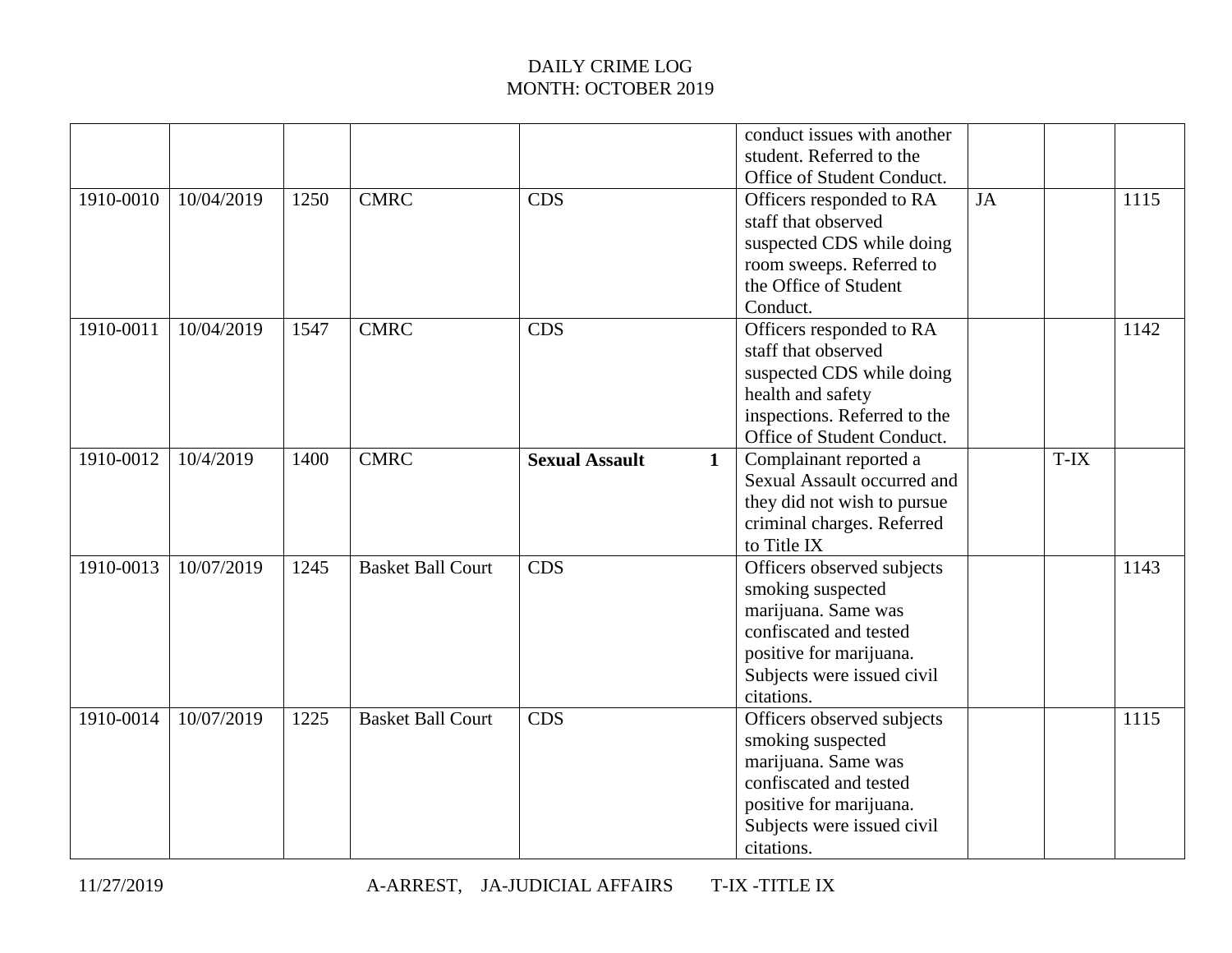| 1910-0015 | 10/08/2019 | 2035 | <b>FPAC</b>        | Theft Under \$100<br>1                     | $6(K)$ \$20 A wallet valued at<br>\$20.00 was reported stolen<br>from the FPAC break room.<br>An investigation is being<br>completed.                                                   |           | 1142 |
|-----------|------------|------|--------------------|--------------------------------------------|-----------------------------------------------------------------------------------------------------------------------------------------------------------------------------------------|-----------|------|
| 1910-0016 | 10/08/2019 | 1019 | <b>Towers</b>      | <b>CDS</b>                                 | Officers observed subjects<br>smoking suspected<br>marijuana. Same was<br>confiscated and unable to be<br>tested. Referred to the<br>Office of Student Conduct.                         | <b>JA</b> | 1143 |
| 1910-0017 | 10/08/2019 | 1100 | <b>Holmes Hall</b> | <b>Involuntary Detention</b>               | Officers observed a<br>suspected CDS transaction<br>and involuntarily detained<br>the suspect for identification<br>purposes. Suspect was later<br>released with a trespass<br>warning. |           | 1115 |
| 1910-0018 | 10/8/2019  | 1155 | McKeldin           | Misc. Incident (Replace<br>Parking Permit) | A staff member reported<br>throwing their parking<br>permit away accidently and<br>needed a replacement.                                                                                |           | 1143 |
| 1910-0019 | 10/08/2019 | 1651 | <b>East Prom</b>   | <b>CDS</b>                                 | Officers observed subjects<br>smoking suspected<br>marijuana. Same was<br>confiscated and tested<br>positive for marijuana.<br>Subjects were issued civil<br>citations.                 |           | 1144 |
| 1910-0020 | 10/08/2019 | 1425 | <b>Towers</b>      | <b>CDS</b>                                 | Officers observed subjects<br>in possession of suspected<br>marijuana. Same was<br>confiscated and tested<br>positive for marijuana.                                                    |           | 1143 |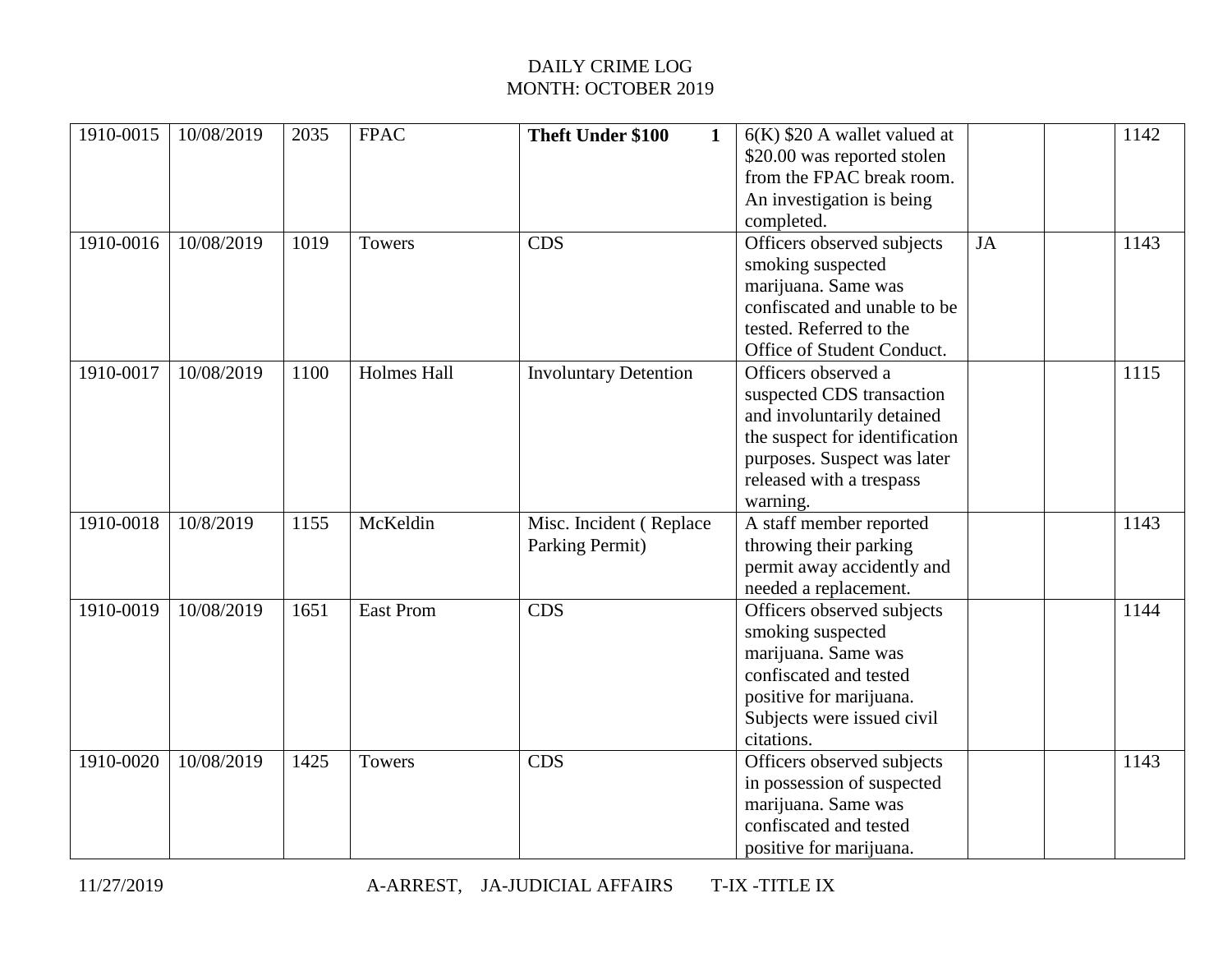|           |            |      |                       |                      | Subjects were issued civil    |    |      |
|-----------|------------|------|-----------------------|----------------------|-------------------------------|----|------|
|           |            |      |                       |                      | citations.                    |    |      |
| 1910-0021 | 10/08/2019 | 2238 | Lot F                 | <b>CDS</b>           | A university official         |    | 1145 |
|           |            |      |                       |                      | reported confiscating a       |    |      |
|           |            |      |                       |                      | suspected marijuana           |    |      |
|           |            |      |                       |                      | cigarette from an unknown     |    |      |
|           |            |      |                       |                      | person and contacted police   |    |      |
|           |            |      |                       |                      | afterwards. Subject was       |    |      |
|           |            |      |                       |                      | located, identified and       |    |      |
|           |            |      |                       |                      | released with a trespass      |    |      |
|           |            |      |                       |                      | warning. The university       |    |      |
|           |            |      |                       |                      | official was advised not to   |    |      |
|           |            |      |                       |                      | call police to address        |    |      |
|           |            |      |                       |                      | criminal activity.            |    |      |
| 1910-0022 | 10/09/2019 | 1619 | <b>Student Center</b> | Unauthorized Use of  | An employee left the key in   |    | 1145 |
|           |            |      |                       | <b>Motor Vehicle</b> | the ignition of a golf cart   |    |      |
|           |            |      |                       |                      | and an unknown person         |    |      |
|           |            |      |                       |                      | drove it away. It was later   |    |      |
|           |            |      |                       |                      | discovered with no            |    |      |
|           |            |      |                       |                      | damages.                      |    |      |
| 1910-0023 | 10/10/2019 | 0907 | McKeldin              | <b>Lost Property</b> | Officer responded for a Lost  |    | 1115 |
|           |            |      |                       |                      | Property report. Subject      |    |      |
|           |            |      |                       |                      | reported losing their wallet  |    |      |
|           |            |      |                       |                      | containing ID.                |    |      |
| 1910-0024 | 10/10/2019 | 1109 | Lot B                 | Impound              | A vehicle illegally parked in |    | 1143 |
|           |            |      |                       |                      | a reserved parking space      |    |      |
|           |            |      |                       |                      | was ticketed and towed.       |    |      |
| 1910-0025 | 10/10/2019 | 0847 | <b>CMRC</b>           | <b>CDS</b>           | Officers responded to RA      | JA | 1143 |
|           |            |      |                       |                      | staff that observed           |    |      |
|           |            |      |                       |                      | suspected CDS while doing     |    |      |
|           |            |      |                       |                      | room sweeps. Referred to      |    |      |
|           |            |      |                       |                      | the Office of Student         |    |      |
|           |            |      |                       |                      | Conduct.                      |    |      |
| 1910-0026 | 10/10/2019 | 1425 | <b>MLK</b>            | <b>Lost Property</b> | Officer responded for a Lost  |    | 1143 |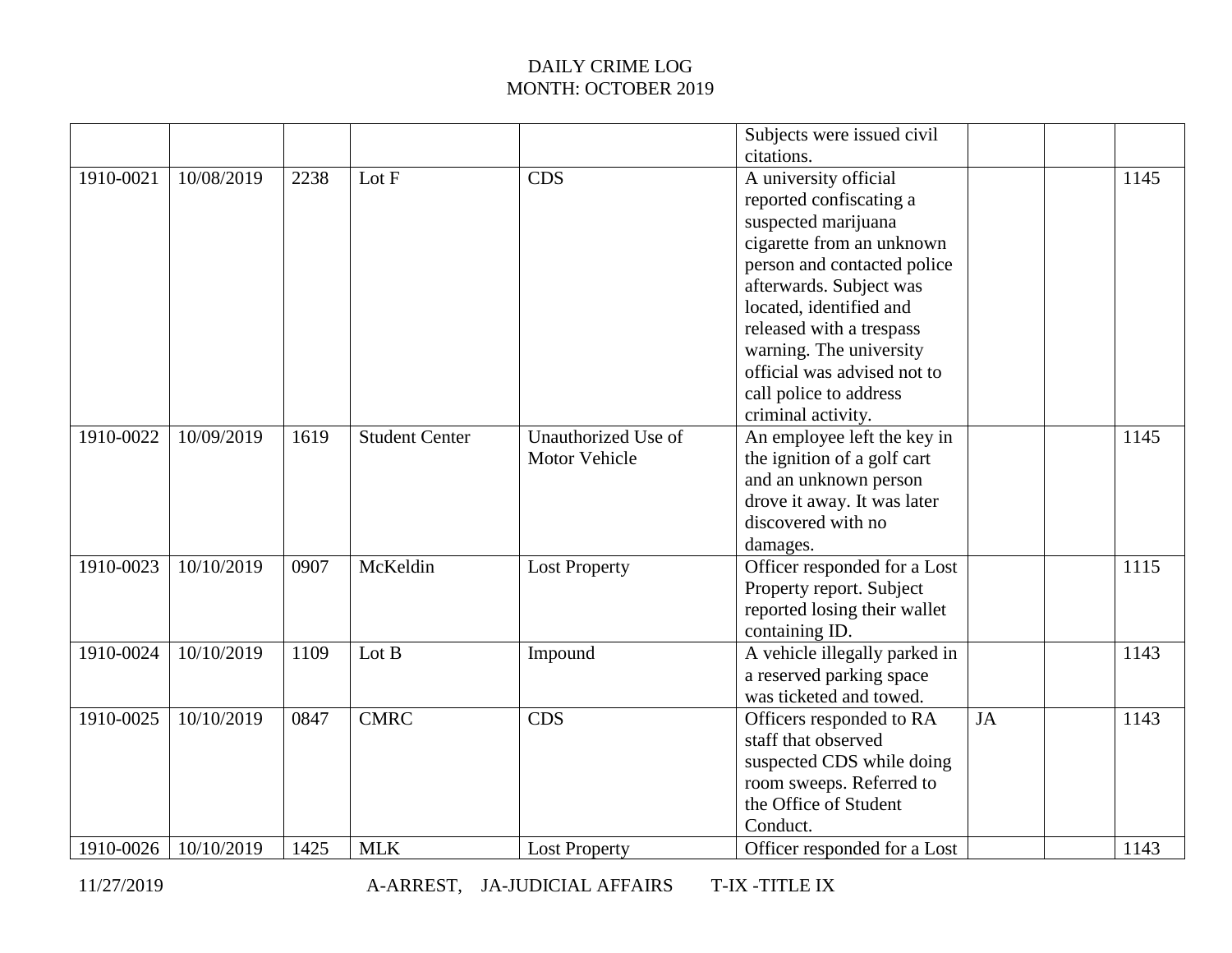|           |                     |            |                        |                                                   | Property report. Subject<br>reported losing their wallet<br>containing ID.                                                                                                                                                               |    |      |
|-----------|---------------------|------------|------------------------|---------------------------------------------------|------------------------------------------------------------------------------------------------------------------------------------------------------------------------------------------------------------------------------------------|----|------|
| 1910-0027 | 10/10/2019          | 2300       | $MLK - Spec$ Event     | Misc. Incident(Verbal<br>Dispute)                 | Officers responded to<br>students having a verbal<br>dispute at a university<br>sponsored event. Individuals<br>were separated. Referred to<br>the Office of Student<br>Conduct.                                                         | JA | 1140 |
| 1910-0028 | 10/12/2019          | 1530       | <b>Haley Hall</b>      | <b>Medical Emergency</b>                          | Officers responded to a<br>student having pain. Upon<br>arrival an ambulance was on<br>scene and transported the<br>student to the hospital.                                                                                             |    | 1143 |
| 1910-0029 | <b>Issued Error</b> | $\rm I\!E$ | Issued in Error        | <b>Issued in Error</b>                            | <b>Issued In Error</b>                                                                                                                                                                                                                   |    |      |
| 1910-0030 | 10/13/2019          | 0112       | McKeldin Gym           | <b>Disorderly Conduct</b>                         | Subject was removed taken<br>into custody and later<br>released for being disorderly<br>at a university event.<br>Charges are pending.                                                                                                   |    | 1140 |
| 1910-0031 | 10/13/2019          | 0444       | <b>BSU Parking Lot</b> | Motor Vehicle Theft<br>$\overline{2}$             | 7(a) \$17k, Subject reported<br>losing the keys to their<br>vehicle and later responding<br>to the area it was parked in<br>to discover it was illegally<br>removed without<br>authorization. An<br>investigation is being<br>conducted. |    | 1115 |
| 1910-0032 | 10/14/2019          | 1300       | McKeldin Gym           | Misc. Incident (Unwanted<br><b>Text Messages)</b> | A student reported receiving<br>continuous unwanted text<br>from an unknown person.<br>Investigation is being                                                                                                                            |    | 1144 |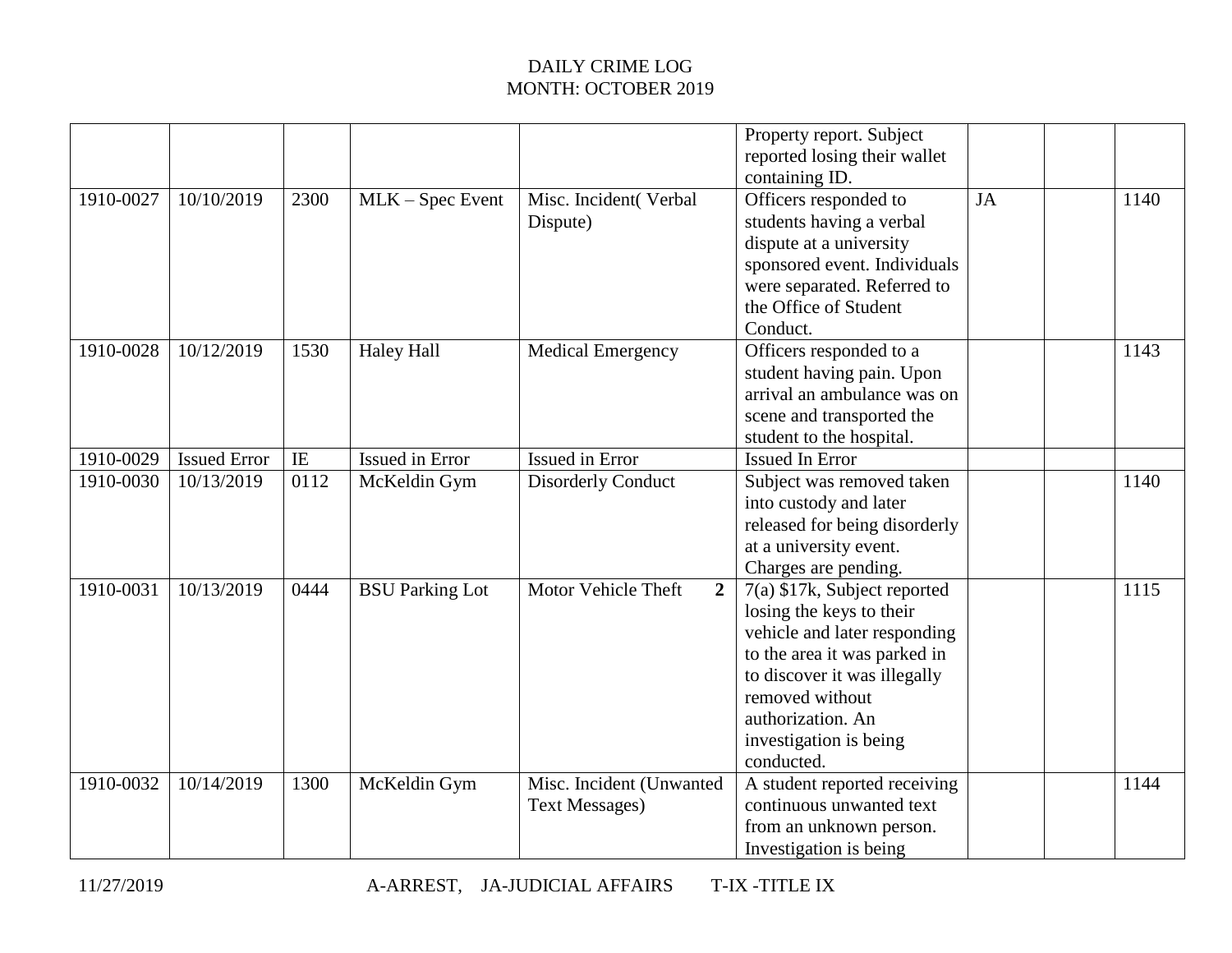|           |            |      |                        |                                     | conducted.                                                                                                                                                                                                                                                                                    |    |      |      |
|-----------|------------|------|------------------------|-------------------------------------|-----------------------------------------------------------------------------------------------------------------------------------------------------------------------------------------------------------------------------------------------------------------------------------------------|----|------|------|
| 1910-0033 | 10/14/2019 | 1652 | McKeldin Gym           | <b>Lost Property</b>                | A commuter student<br>reported losing an<br>engagement ring while<br>walking on campus.                                                                                                                                                                                                       |    |      | 1142 |
| 1910-0034 | 10/12/2019 | 1600 | McKeldin Gym           | <b>Medical Emergency</b>            | A campus visitor advised<br>police they stepped into an<br>unmarked hole in the grass,<br>fell to their hands and knees<br>inuring their knee and left<br>foot. The visitor sought<br>medical treatment with their<br>primary care physician. A<br>work order was forwarded<br>to facilities. |    |      | 1145 |
| 1910-0035 | 10/15/2019 | 1015 | <b>Wellness Center</b> | <b>Medical Emergency</b>            | Officers responded to the<br>Wellness Center for a<br>student not feeling well.<br>EMS was called and<br>transported the same to the<br>hospital.                                                                                                                                             |    |      | 1154 |
| 1910-0036 | 10/15/2019 | 1215 | Lot A                  | Impound                             | A vehicle illegally parked in<br>a reserved parking space<br>was ticketed and towed                                                                                                                                                                                                           |    |      | 1143 |
| 1910-0037 | 10/15/2019 | 1630 | McKeldin               | Miscellaneous (Domestic<br>Dispute) | A student reported being<br>harassed by another student<br>after ending a romantic<br>relationship.                                                                                                                                                                                           | JA | T-IX | 1145 |
| 1910-0038 | 10/16/2019 | 1015 | McKeldin               | <b>Lost Property</b>                | A student reported leaving<br>their parking permit in their<br>vehicle which was<br>impounded after a collision.<br>Student was advised of how<br>to obtain another permit.                                                                                                                   |    |      | 1154 |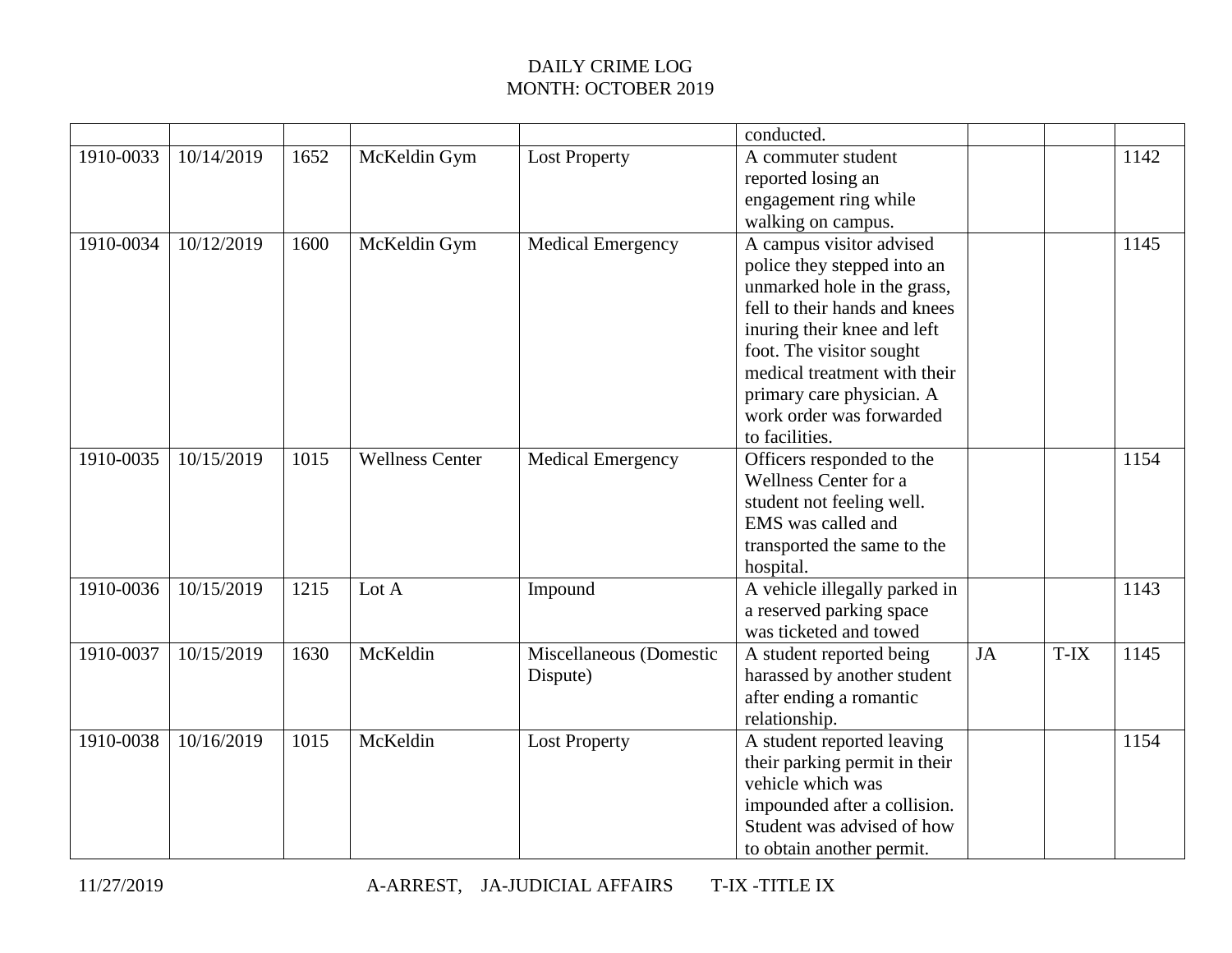| 1910-0039 | 10/16/2019 | 1309 | <b>MLK</b>  | <b>Medical Emergency</b>                           | A student in counseling<br>services requested to be<br>transported to the hospital<br>for depression related<br>concerns.                                             | <b>JA</b> | 1143 |
|-----------|------------|------|-------------|----------------------------------------------------|-----------------------------------------------------------------------------------------------------------------------------------------------------------------------|-----------|------|
| 1910-0040 | 10/17/2019 | 0905 | Lot Q       | Impound                                            | A vehicle illegally parked in<br>a reserved parking space<br>was ticketed and towed                                                                                   |           | 1154 |
| 1910-0041 | 10/17/2019 | 1155 | McKeldin    | Lost Property (Recovered)                          | A student reported losing<br>their handbag containing<br>personal items. The same<br>later found the bag with all<br>items accounted for.                             |           | 1154 |
| 1910-0042 | 10/17/2019 | 1230 | McKeldin    | Misc. Incident (Conduct<br>Issue)                  | The parent of a minor<br>student reported to police<br>their child was being<br>harassed in one of their<br>classes. An investigation is<br>being conducted. JA       | JA        | 1143 |
| 1910-0043 | 10/17/2019 | 1320 | Off Campus  | Misc. Incident<br>(Counterfeit Concert<br>Tickets) | Students reported<br>counterfeit tickets to the<br>homecoming concert being<br>sold by a BSU student.<br>Investigation is being<br>conducted.                         | JA        | 1144 |
| 1910-0044 | 10/17/2019 | 1445 | Lot G       | 3<br>Theft from Auto                               | 6(B) \$150 - \$100 Door<br>Latch, Gold Gross\$50<br>Complainant advised on<br>several occasions unknown<br>person(s) entered their<br>vehicle and removed<br>property |           | 1145 |
| 1910-0045 | 10/18/2019 | 1315 | Henry Admin | 2nd Degree Assault<br>$\overline{2}$               | A facilities employee<br>reported being assaulted by                                                                                                                  |           | 1144 |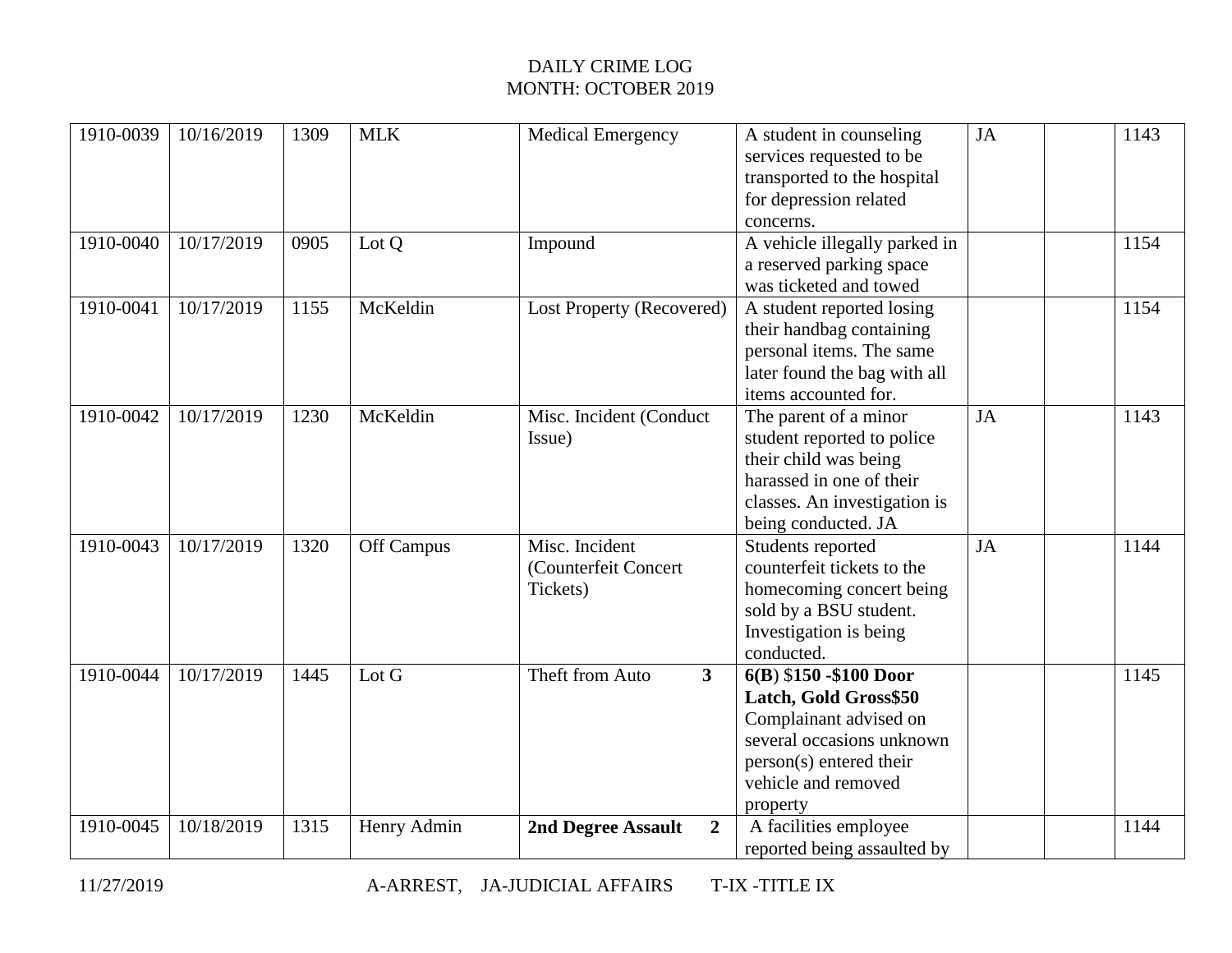|           |            |      |                      |                                |                         | another facilities worker.    |      |
|-----------|------------|------|----------------------|--------------------------------|-------------------------|-------------------------------|------|
|           |            |      |                      |                                |                         | An investigation is being     |      |
|           |            |      |                      |                                |                         | conducted.                    |      |
| 1910-0046 | 10/20/2019 | 2001 | James Gym            | Damaged Property               |                         | A fraternity member           | 1115 |
|           |            |      |                      |                                |                         | reported to police the Alpha  |      |
|           |            |      |                      |                                |                         | Phi Alpha plot had been       |      |
|           |            |      |                      |                                |                         | trashed and a speaker on the  |      |
|           |            |      |                      |                                |                         | plot damaged. An              |      |
|           |            |      |                      |                                |                         | investigation is being        |      |
|           |            |      |                      |                                |                         | conducted.                    |      |
| 1910-0047 | 10/21/2019 | 1216 | <b>Lost Property</b> | Mckeldin                       |                         | A wallet of a BSU student     | 1115 |
|           |            |      |                      |                                |                         |                               |      |
|           |            |      |                      |                                |                         | found in Washington D.C       |      |
|           |            |      |                      |                                |                         | was turned in to the police   |      |
|           |            |      |                      |                                |                         | department. The student       |      |
|           |            |      |                      |                                |                         | was contacted to retrieve the |      |
|           |            |      |                      |                                |                         | wallet.                       |      |
| 1910-0048 | 10/21/2019 | 2018 | Parking Lot B        | Theft under \$1500             | $\overline{\mathbf{4}}$ | $6(k)$ \$100-Side Mirror      | 1115 |
|           |            |      |                      |                                |                         | Officers responded to a call  |      |
|           |            |      |                      |                                |                         | for theft. Complainant        |      |
|           |            |      |                      |                                |                         | reported an unknown           |      |
|           |            |      |                      |                                |                         | person(s) removed the         |      |
|           |            |      |                      |                                |                         | mirror from the passenger     |      |
|           |            |      |                      |                                |                         | side of their vehicle.        |      |
|           |            |      |                      |                                |                         | Investigation is being        |      |
|           |            |      |                      |                                |                         | conducted.                    |      |
| 1910-0049 | 10/21/2019 | 2221 | E Prom               | 2 <sup>nd</sup> Degree Assault | 3                       | A student reported being      | 1145 |
|           |            |      |                      |                                |                         | struck with a rock by an      |      |
|           |            |      |                      |                                |                         | unknown person(s). An         |      |
|           |            |      |                      |                                |                         | investigation is being        |      |
|           |            |      |                      |                                |                         | conducted.                    |      |
| 1910-0050 | 10/22/2019 |      | Issued in Error see  | <b>Issued in Error</b>         |                         | Issued in Error               |      |
|           |            |      | report #1910-0047    |                                |                         |                               |      |
| 1910-0051 | 10/23/2019 | 1357 | Lot M                | Impound                        |                         | A vehicle illegally parked in | 1115 |
|           |            |      |                      |                                |                         |                               |      |
|           |            |      |                      |                                |                         | a reserved parking space      |      |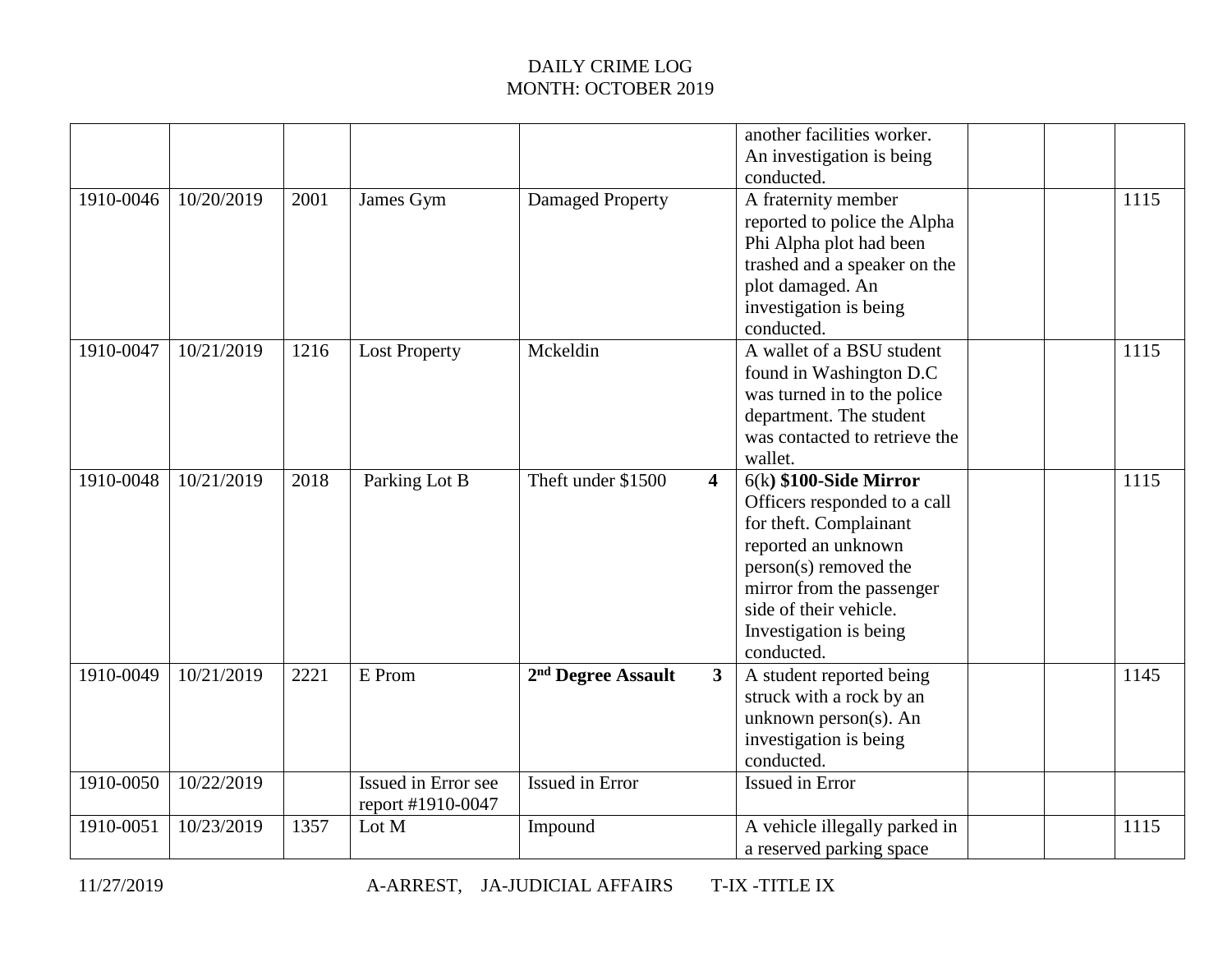| 10/24/2019<br>Lot F<br>A vehicle illegally parked in<br>1910-0052<br>1315<br>Impound<br>1154<br>a reserved parking space<br>was ticketed and towed<br>1910-0053<br>10/24/2019<br>1316<br><b>Wellness Center</b><br>1154<br><b>Medical Emergency</b><br>Officers responded to the<br>Wellness Center for a<br>student not feeling well.<br>EMS was called and<br>transported the same to the<br>hospital.<br>$6(k)$ \$159 Earbuds A<br>1910-0054<br>10/25/2019<br>1329<br><b>Student Center</b><br>Theft Under \$1500<br>$\overline{5}$<br>1128<br>student reported to police<br>their ear buds were stolen<br>from the game room in the<br>Student Center. An<br>investigation is being<br>conducted.<br><b>Holmes Hall</b><br>10/25/2019<br>0129<br>Fire Alarm<br>Officers responded to a fire<br>1910-0055<br>1128<br>alarm. Investigation<br>revealed someone pulled the<br>alarm and the building was<br>evacuated without incident.<br>Robinson Hall<br>1910-0056<br>10/25/2019<br>0710<br><b>Damaged Property</b><br>A staff member reported a<br>1154<br>chair in their office was<br>damaged and placed in the |  |  | was ticketed and towed   |  |  |
|------------------------------------------------------------------------------------------------------------------------------------------------------------------------------------------------------------------------------------------------------------------------------------------------------------------------------------------------------------------------------------------------------------------------------------------------------------------------------------------------------------------------------------------------------------------------------------------------------------------------------------------------------------------------------------------------------------------------------------------------------------------------------------------------------------------------------------------------------------------------------------------------------------------------------------------------------------------------------------------------------------------------------------------------------------------------------------------------------------------------|--|--|--------------------------|--|--|
|                                                                                                                                                                                                                                                                                                                                                                                                                                                                                                                                                                                                                                                                                                                                                                                                                                                                                                                                                                                                                                                                                                                        |  |  |                          |  |  |
|                                                                                                                                                                                                                                                                                                                                                                                                                                                                                                                                                                                                                                                                                                                                                                                                                                                                                                                                                                                                                                                                                                                        |  |  |                          |  |  |
|                                                                                                                                                                                                                                                                                                                                                                                                                                                                                                                                                                                                                                                                                                                                                                                                                                                                                                                                                                                                                                                                                                                        |  |  |                          |  |  |
|                                                                                                                                                                                                                                                                                                                                                                                                                                                                                                                                                                                                                                                                                                                                                                                                                                                                                                                                                                                                                                                                                                                        |  |  |                          |  |  |
|                                                                                                                                                                                                                                                                                                                                                                                                                                                                                                                                                                                                                                                                                                                                                                                                                                                                                                                                                                                                                                                                                                                        |  |  |                          |  |  |
|                                                                                                                                                                                                                                                                                                                                                                                                                                                                                                                                                                                                                                                                                                                                                                                                                                                                                                                                                                                                                                                                                                                        |  |  |                          |  |  |
|                                                                                                                                                                                                                                                                                                                                                                                                                                                                                                                                                                                                                                                                                                                                                                                                                                                                                                                                                                                                                                                                                                                        |  |  |                          |  |  |
|                                                                                                                                                                                                                                                                                                                                                                                                                                                                                                                                                                                                                                                                                                                                                                                                                                                                                                                                                                                                                                                                                                                        |  |  |                          |  |  |
|                                                                                                                                                                                                                                                                                                                                                                                                                                                                                                                                                                                                                                                                                                                                                                                                                                                                                                                                                                                                                                                                                                                        |  |  |                          |  |  |
|                                                                                                                                                                                                                                                                                                                                                                                                                                                                                                                                                                                                                                                                                                                                                                                                                                                                                                                                                                                                                                                                                                                        |  |  |                          |  |  |
|                                                                                                                                                                                                                                                                                                                                                                                                                                                                                                                                                                                                                                                                                                                                                                                                                                                                                                                                                                                                                                                                                                                        |  |  |                          |  |  |
|                                                                                                                                                                                                                                                                                                                                                                                                                                                                                                                                                                                                                                                                                                                                                                                                                                                                                                                                                                                                                                                                                                                        |  |  |                          |  |  |
|                                                                                                                                                                                                                                                                                                                                                                                                                                                                                                                                                                                                                                                                                                                                                                                                                                                                                                                                                                                                                                                                                                                        |  |  |                          |  |  |
|                                                                                                                                                                                                                                                                                                                                                                                                                                                                                                                                                                                                                                                                                                                                                                                                                                                                                                                                                                                                                                                                                                                        |  |  |                          |  |  |
|                                                                                                                                                                                                                                                                                                                                                                                                                                                                                                                                                                                                                                                                                                                                                                                                                                                                                                                                                                                                                                                                                                                        |  |  |                          |  |  |
|                                                                                                                                                                                                                                                                                                                                                                                                                                                                                                                                                                                                                                                                                                                                                                                                                                                                                                                                                                                                                                                                                                                        |  |  |                          |  |  |
|                                                                                                                                                                                                                                                                                                                                                                                                                                                                                                                                                                                                                                                                                                                                                                                                                                                                                                                                                                                                                                                                                                                        |  |  |                          |  |  |
|                                                                                                                                                                                                                                                                                                                                                                                                                                                                                                                                                                                                                                                                                                                                                                                                                                                                                                                                                                                                                                                                                                                        |  |  |                          |  |  |
|                                                                                                                                                                                                                                                                                                                                                                                                                                                                                                                                                                                                                                                                                                                                                                                                                                                                                                                                                                                                                                                                                                                        |  |  |                          |  |  |
|                                                                                                                                                                                                                                                                                                                                                                                                                                                                                                                                                                                                                                                                                                                                                                                                                                                                                                                                                                                                                                                                                                                        |  |  |                          |  |  |
|                                                                                                                                                                                                                                                                                                                                                                                                                                                                                                                                                                                                                                                                                                                                                                                                                                                                                                                                                                                                                                                                                                                        |  |  |                          |  |  |
|                                                                                                                                                                                                                                                                                                                                                                                                                                                                                                                                                                                                                                                                                                                                                                                                                                                                                                                                                                                                                                                                                                                        |  |  |                          |  |  |
|                                                                                                                                                                                                                                                                                                                                                                                                                                                                                                                                                                                                                                                                                                                                                                                                                                                                                                                                                                                                                                                                                                                        |  |  |                          |  |  |
|                                                                                                                                                                                                                                                                                                                                                                                                                                                                                                                                                                                                                                                                                                                                                                                                                                                                                                                                                                                                                                                                                                                        |  |  |                          |  |  |
|                                                                                                                                                                                                                                                                                                                                                                                                                                                                                                                                                                                                                                                                                                                                                                                                                                                                                                                                                                                                                                                                                                                        |  |  |                          |  |  |
|                                                                                                                                                                                                                                                                                                                                                                                                                                                                                                                                                                                                                                                                                                                                                                                                                                                                                                                                                                                                                                                                                                                        |  |  | hallway outside of their |  |  |
| office. An investigation is                                                                                                                                                                                                                                                                                                                                                                                                                                                                                                                                                                                                                                                                                                                                                                                                                                                                                                                                                                                                                                                                                            |  |  |                          |  |  |
| being conducted.                                                                                                                                                                                                                                                                                                                                                                                                                                                                                                                                                                                                                                                                                                                                                                                                                                                                                                                                                                                                                                                                                                       |  |  |                          |  |  |
| 1910-0057<br>10/25/2019<br>1027<br>Staff members reported<br>1154<br>James Gym<br><b>Lost Property</b>                                                                                                                                                                                                                                                                                                                                                                                                                                                                                                                                                                                                                                                                                                                                                                                                                                                                                                                                                                                                                 |  |  |                          |  |  |
| missing equipment from the                                                                                                                                                                                                                                                                                                                                                                                                                                                                                                                                                                                                                                                                                                                                                                                                                                                                                                                                                                                                                                                                                             |  |  |                          |  |  |
| weight room to police. The                                                                                                                                                                                                                                                                                                                                                                                                                                                                                                                                                                                                                                                                                                                                                                                                                                                                                                                                                                                                                                                                                             |  |  |                          |  |  |
| equipment was later found                                                                                                                                                                                                                                                                                                                                                                                                                                                                                                                                                                                                                                                                                                                                                                                                                                                                                                                                                                                                                                                                                              |  |  |                          |  |  |
| in another area of the weight                                                                                                                                                                                                                                                                                                                                                                                                                                                                                                                                                                                                                                                                                                                                                                                                                                                                                                                                                                                                                                                                                          |  |  |                          |  |  |
| room.                                                                                                                                                                                                                                                                                                                                                                                                                                                                                                                                                                                                                                                                                                                                                                                                                                                                                                                                                                                                                                                                                                                  |  |  |                          |  |  |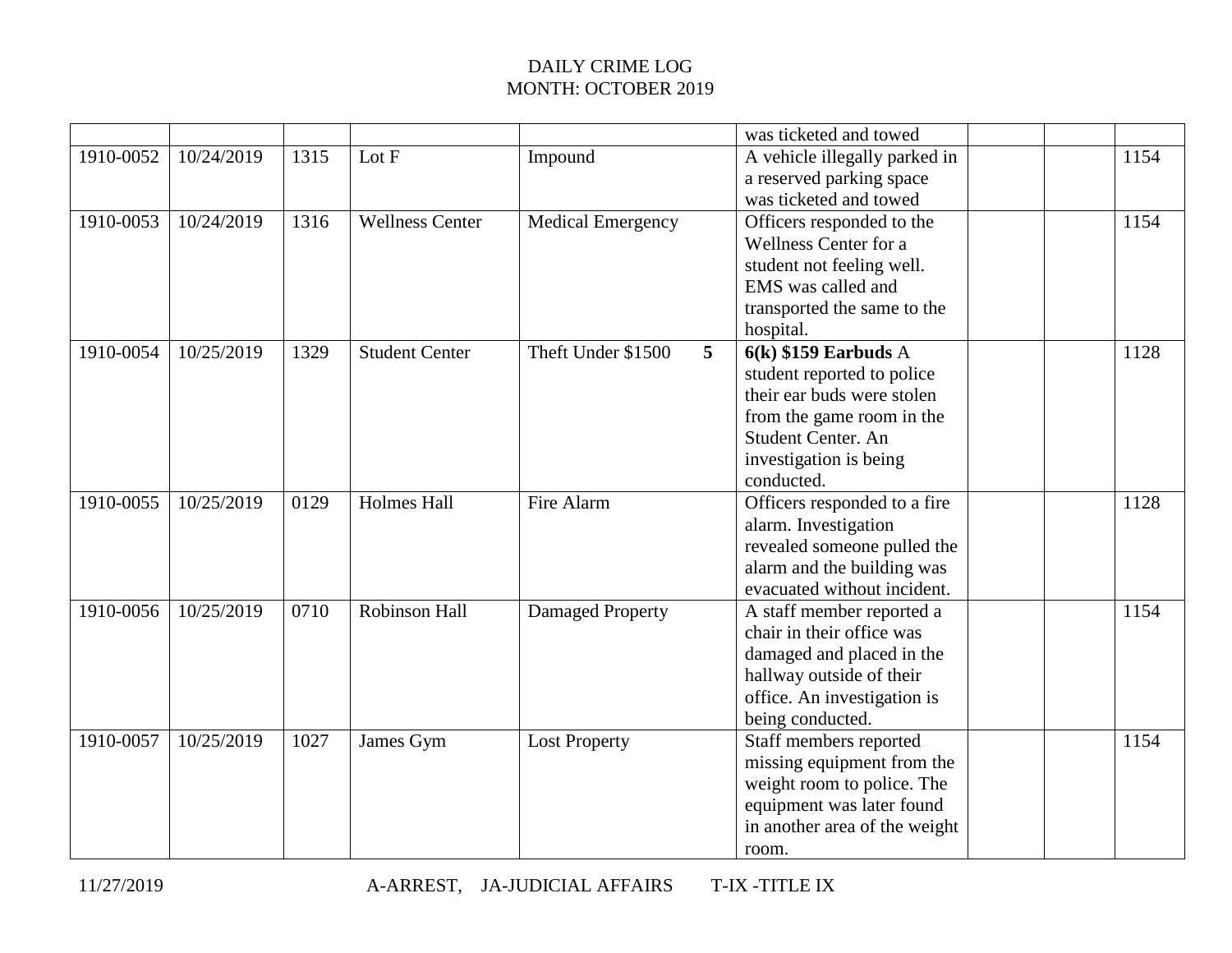| 1910-0058 | 10/25/2019 | 1310 | <b>JEP</b>         | Burglary 4 <sup>th</sup> Degree | $\mathbf{1}$   | 5(a) \$528 \$500 Computer,     |    | 1154 |
|-----------|------------|------|--------------------|---------------------------------|----------------|--------------------------------|----|------|
|           |            |      |                    |                                 |                | Wallet\$15.00, \$13.00 US      |    |      |
|           |            |      |                    |                                 |                | Currency, Officers             |    |      |
|           |            |      |                    |                                 |                | responded to a call for a      |    |      |
|           |            |      |                    |                                 |                | theft. Investigation revealed  |    |      |
|           |            |      |                    |                                 |                | an unknown person(s)           |    |      |
|           |            |      |                    |                                 |                | entered into an unsecured      |    |      |
|           |            |      |                    |                                 |                | office and unlawfully          |    |      |
|           |            |      |                    |                                 |                | removed property. A            |    |      |
|           |            |      |                    |                                 |                | follow-up investigation.is     |    |      |
|           |            |      |                    |                                 |                | being conducted.               |    |      |
| 1910-0059 | 10/25/2019 | 1315 | <b>Towers Hall</b> | CDS                             |                | Officers observed a student    | JA | 1154 |
|           |            |      |                    |                                 |                | smoking suspected              |    |      |
|           |            |      |                    |                                 |                | Marijuana. Same was            |    |      |
|           |            |      |                    |                                 |                | confiscated and tested         |    |      |
|           |            |      |                    |                                 |                | positive for Marijuana. A      |    |      |
|           |            |      |                    |                                 |                | civil citation was issued for  |    |      |
|           |            |      |                    |                                 |                | a second occurrence.           |    |      |
|           |            |      |                    |                                 |                | Referred to the Office of      |    |      |
|           |            |      |                    |                                 |                | student Conduct.               |    |      |
| 1910-0060 | 10/25/2019 | 1310 | <b>JEP</b>         | Burglary 4 <sup>th</sup> Degree | $\overline{2}$ | 5(b) \$60 Wallet Officers      |    | 1142 |
|           |            |      |                    |                                 |                | responded for a call of theft. |    |      |
|           |            |      |                    |                                 |                | Investigation revealed an      |    |      |
|           |            |      |                    |                                 |                | unknown $person(s)$            |    |      |
|           |            |      |                    |                                 |                | unlawfully entered an          |    |      |
|           |            |      |                    |                                 |                | unsecured office and           |    |      |
|           |            |      |                    |                                 |                | removed property. An           |    |      |
|           |            |      |                    |                                 |                | investigation is being         |    |      |
|           |            |      |                    |                                 |                | conducted.                     |    |      |
| 1910-0061 | 10/25/2019 | 1420 | <b>JEP</b>         | Burglary 4 <sup>th</sup> Degree | 3 <sup>1</sup> | 5(b) \$300 Wallet containing   |    | 1142 |
|           |            |      |                    |                                 |                | multiple ID and bank cards.    |    |      |
|           |            |      |                    |                                 |                | Officers responded for a call  |    |      |
|           |            |      |                    |                                 |                | of theft. Investigation        |    |      |
|           |            |      |                    |                                 |                | revealed an unknown            |    |      |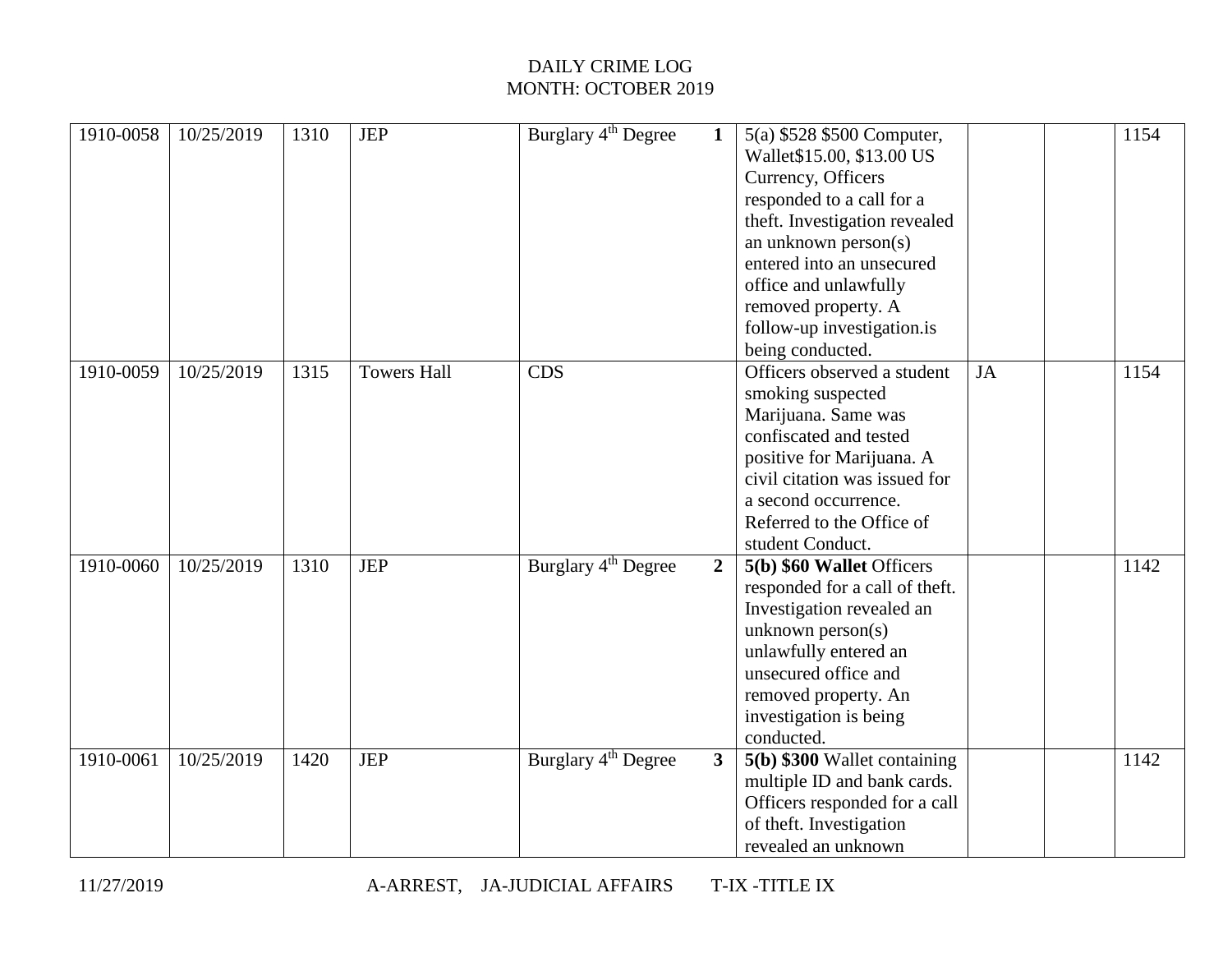|           |            |      |                   |                                       | person(s) unlawfully<br>entered an unsecured office<br>and removed property. An<br>investigation is being<br>conducted.                                                                                                                                                      |    |      |
|-----------|------------|------|-------------------|---------------------------------------|------------------------------------------------------------------------------------------------------------------------------------------------------------------------------------------------------------------------------------------------------------------------------|----|------|
| 1910-0062 | 10/26/2019 | 0149 | <b>CMRC</b>       | <b>CDS</b>                            | Officers responded to a<br>noise complaint. RD staff<br>members reported observing<br>suspected CDS in the<br>common area of the<br>dwelling. Officers<br>confiscated and tested it<br>with positive results for<br>marijuana. Referred to the<br>Office of Student Conduct. | JA | 1128 |
| 1910-0063 | 10/26/2019 | 0339 | <b>Haley Hall</b> | Misc. Incident (Suspicious<br>Person) | A security guard observed a<br>suspicious person enter into<br>the building through a<br>window. An investigation is<br>being conducted.                                                                                                                                     |    | 1128 |
| 1910-0064 | 10/26/2019 | 1100 | James Gym         | Burglary 4 <sup>th</sup> Degree       | 5(b) \$1500 Athletic Pants<br>Officers responded to a theft<br>call. Investigation revealed<br>persons unknown entered an<br>unsecured room and<br>removed 26 pair of athletic<br>pants. An investigation is<br>being conducted                                              |    | 1115 |
| 1910-0065 | 10/28/2019 | 1041 | <b>JEP</b>        | <b>Medical Emergency</b>              | Officers responded to a<br>medical emergency. Victim<br>advised they fainted and hit<br>their head on the floor<br>causing a contusion on the<br>right side of the forehead,                                                                                                 |    | 1144 |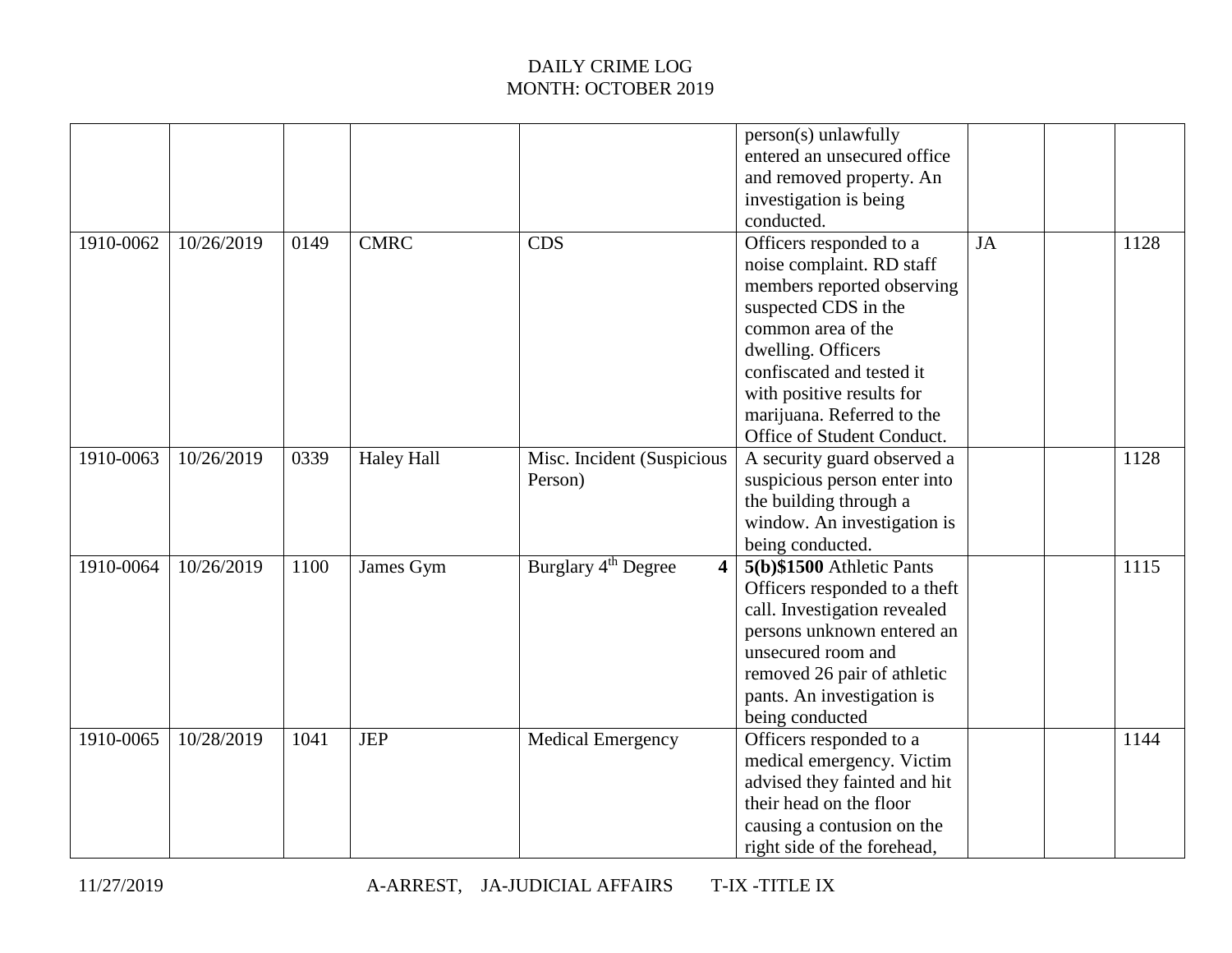|           |            |      |             |                                                           | EMS responded and<br>transported the same to the<br>hospital.                                                                                                                                                                            |           |      |
|-----------|------------|------|-------------|-----------------------------------------------------------|------------------------------------------------------------------------------------------------------------------------------------------------------------------------------------------------------------------------------------------|-----------|------|
| 1910-0066 | 10/28/2019 | 1535 | <b>MLK</b>  | <b>Medical Emergency</b>                                  | A student in counseling<br>services requested to be<br>transported to the hospital<br>for depression related<br>concerns.                                                                                                                |           | 1142 |
| 1910-0067 | 10/28/2019 | 2046 | <b>CMRC</b> | Fire Alarm                                                | Officers responded to a fire<br>alarm. Investigation<br>revealed someone pulled the<br>alarm and the building was<br>evacuated PGFD responded<br>and deemed the building<br>safe for occupancy.                                          |           | 1145 |
| 1910-0068 | 10/28/2019 | 2152 | Lot Q       | Motor Vehicle Offense<br>(Throwing Objects at<br>Vehicle) | Complainant reported to<br>police individuals throwing<br>objects at their vehicle and<br>yelling expletives at them.<br>Investigation is being<br>conducted.                                                                            |           | 1142 |
| 1910-0069 | 10/29/2019 | 1331 | Towers      | <b>CDS</b>                                                | Officers observed a student<br>smoking suspected<br>Marijuana. Same was<br>confiscated and tested<br>positive for Marijuana. A<br>civil citation was issued for<br>a second occurrence.<br>Referred to the Office of<br>student Conduct. | <b>JA</b> | 1154 |
| 1910-0070 | IE         | IE   | IE          | <b>Issued in Error</b>                                    | Issued in Error                                                                                                                                                                                                                          |           |      |
| 1910-0071 | 10/29/2019 | 1540 | McKeldin    | <b>Injured Person</b>                                     | An employee reported to<br>police they injured their<br>hand moving furniture four                                                                                                                                                       |           | 1145 |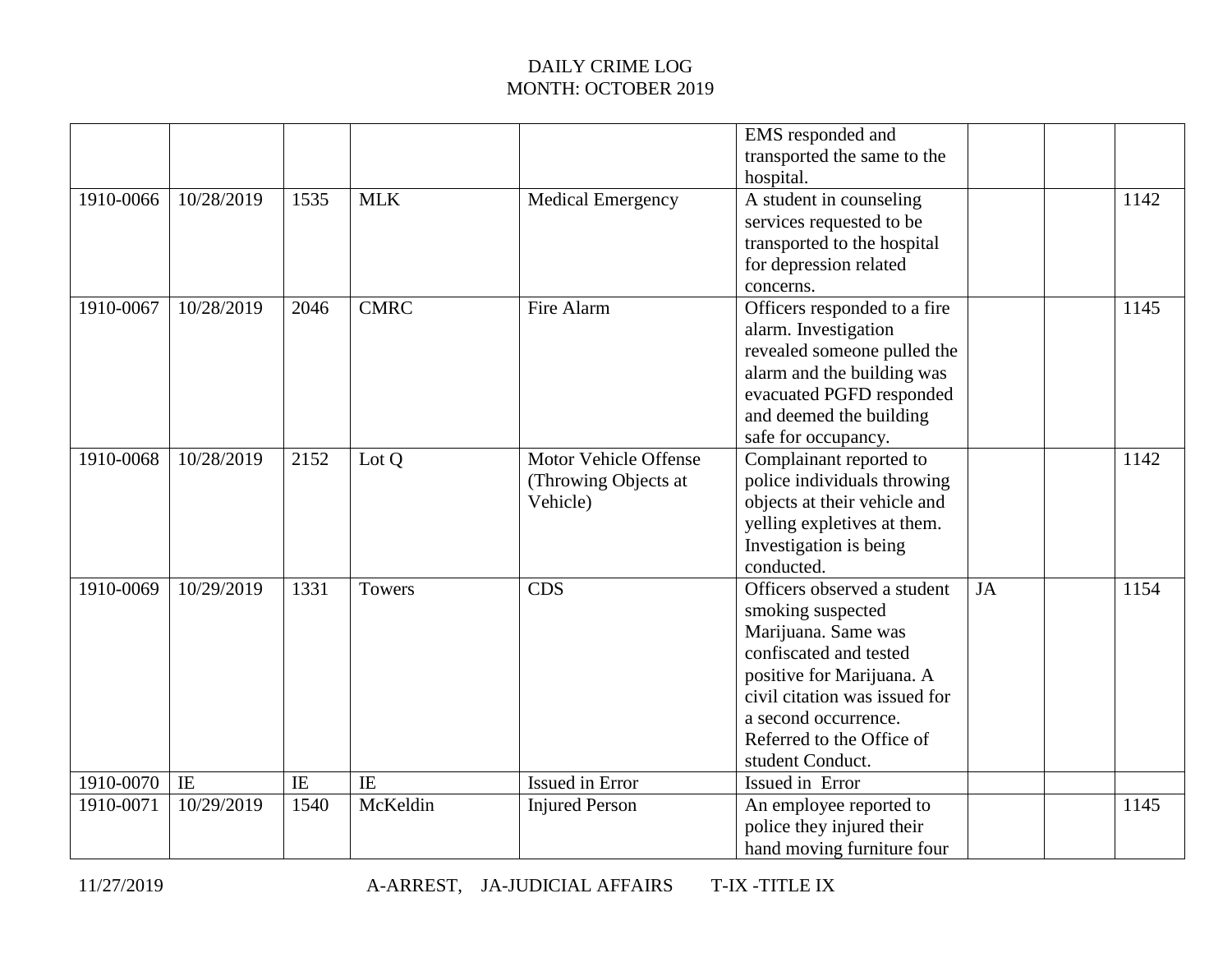|           |            |      |                       |                                        | days earlier and treated<br>themselves medically.<br>Employee was referred to<br>HR to fill out needed forms.                                                                     |    |      |      |
|-----------|------------|------|-----------------------|----------------------------------------|-----------------------------------------------------------------------------------------------------------------------------------------------------------------------------------|----|------|------|
| 1910-0072 | 10/29/2019 | 1612 | Haley                 | Misc. Incident (Domestic<br>Dispute)   | A student became angry<br>when their domestic partner<br>played a Halloween prank<br>on them. Referred to the<br>Office of Student Conduct<br>and Title-IX.                       | JA | T-IX | 1142 |
| 1910-0073 | 10/29/2019 | 1750 | <b>Student Center</b> | Misc. Incident (Verbal<br>Altercation) | Two student had a verbal<br>dispute concerning a<br>domestic partner they had in<br>common. Referred to the<br>Office of Student Conduct.                                         | JA |      | 1142 |
| 1910-0074 | 10/30/2019 | 0229 | <b>Holmes Hall</b>    | Fire                                   | A student used a lighter to<br>set a pizza box on fire. The<br>fire was extinguished. No<br>injury or property damages<br>reported. Referred to the<br>Office of Student conduct. | JA |      | 1128 |
| 1910-0075 | 10/30/2019 | 1335 | Mckeldin              | <b>Lost Property</b>                   | A student reported losing<br>their navy blue book bag.                                                                                                                            |    |      | 1115 |
| 1910-0076 | 10/30/2019 | 1639 | Robinson Hall         | <b>Lost Property</b>                   | A student reported leaving<br>their phone on a sink in a<br>rest room in Robinson, after<br>using the facility . When<br>they returned to retrieve it,<br>it was not there.       |    |      | 1145 |
| 1910-0077 | IE         | IE   | Issued in Error       | Issued in Error                        | Issued in Error                                                                                                                                                                   |    |      |      |
| 1910-0078 | 10/31/2019 | 2223 | <b>NSC</b>            | <b>Medical Emergency</b>               | Officers responded to an<br>individual having trouble<br>breathing. EMS was called<br>and transported the same to                                                                 |    |      | 1145 |